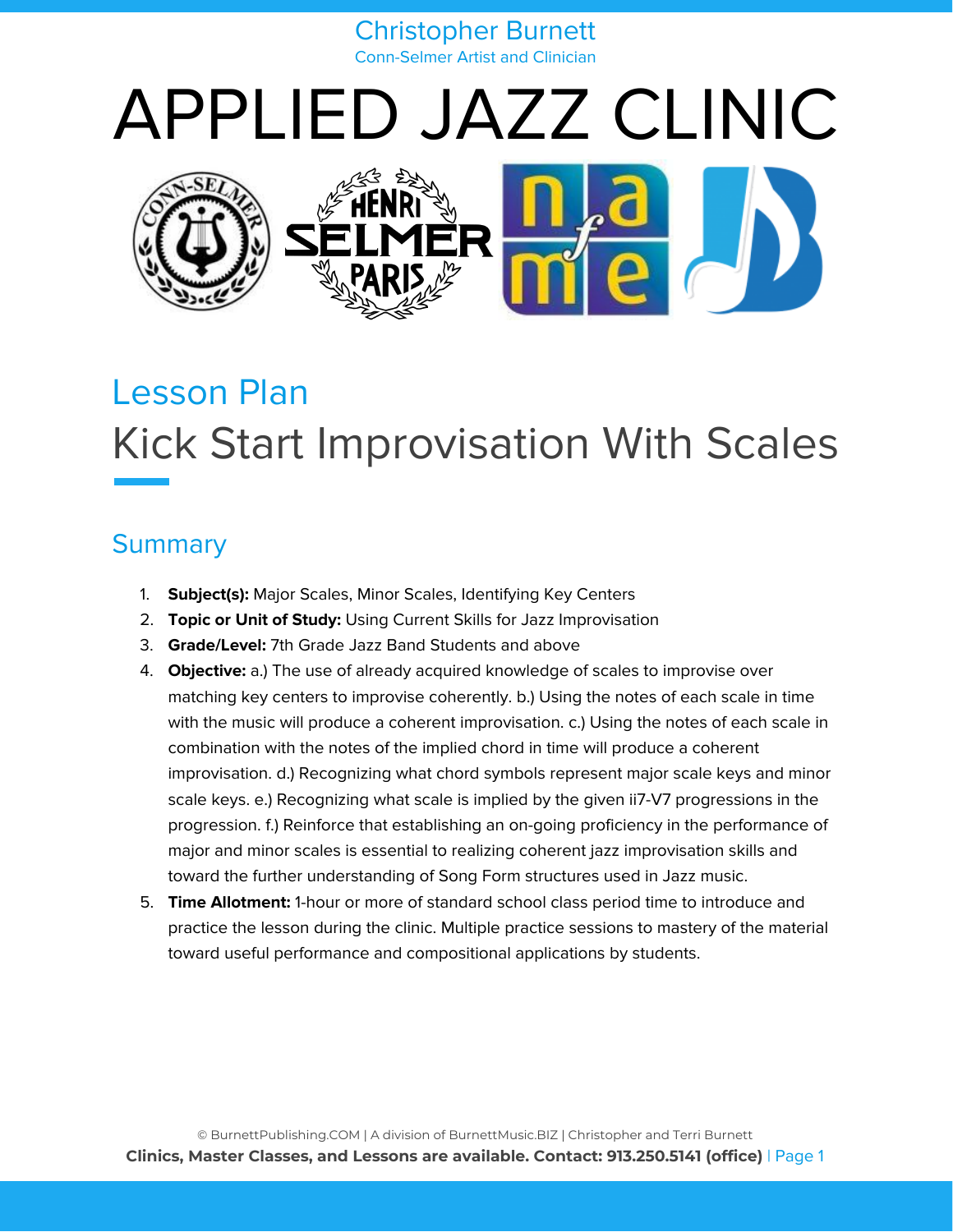# Implementation

#### Learning Context

Have your students learned everything they need to know in order to complete this lesson? This might be a good time to review some previous clinic lessons like Major Tetrachords, Harmonic Minor Scale in Jazz, Three Jazz Blues Structures, and also the basic intervals so that they feel prepared to learn something exciting and new! This clinic also demonstrates that **anyone** with the most basic skills and willingness to try **can improvise**. This success usually leads to enthusiasm.

#### Procedure

a. Anticipatory Set

Did you know that each degree of each scale also serve as roots of chords and some of those chords are the basis of chord progressions in jazz music? It's true. The common jazz chord progressions use the same iii-vi-ii-V-I progression of chords found in all Western Music. Understanding that jazz chord symbols simply represent this progression is vital.

b. Direct Instruction

Hand out parts. Have students play their respective written part for each segment of the "Applied Clinic" handout and teach students how to identify the key areas in the musical selections used. Flute and Clarinet parts are included. Take note that the main idea here is to simply identify that Xmin7 means a chord built on the 2nd degree of a major scale, X7 means a chord built on the 5th degree of a major scale and XMaj7 means a chord built on the 1st degree of a major scale. And also that Xmin7(b5) means a chord built on the 2nd degree of a minor scale, X7(b) means a chord built on the 5th degree of a minor scale and Xmin means a chord built on the 1st degree of a minor scale. Please note that the use of "X" is to represent any note letter name in context.

c. Guided Practice

Using the "Applied Clinic" handout to target problem areas and new information for the students and isolate specific measures or scales to play repetitively toward mastery.

d. Check for Understanding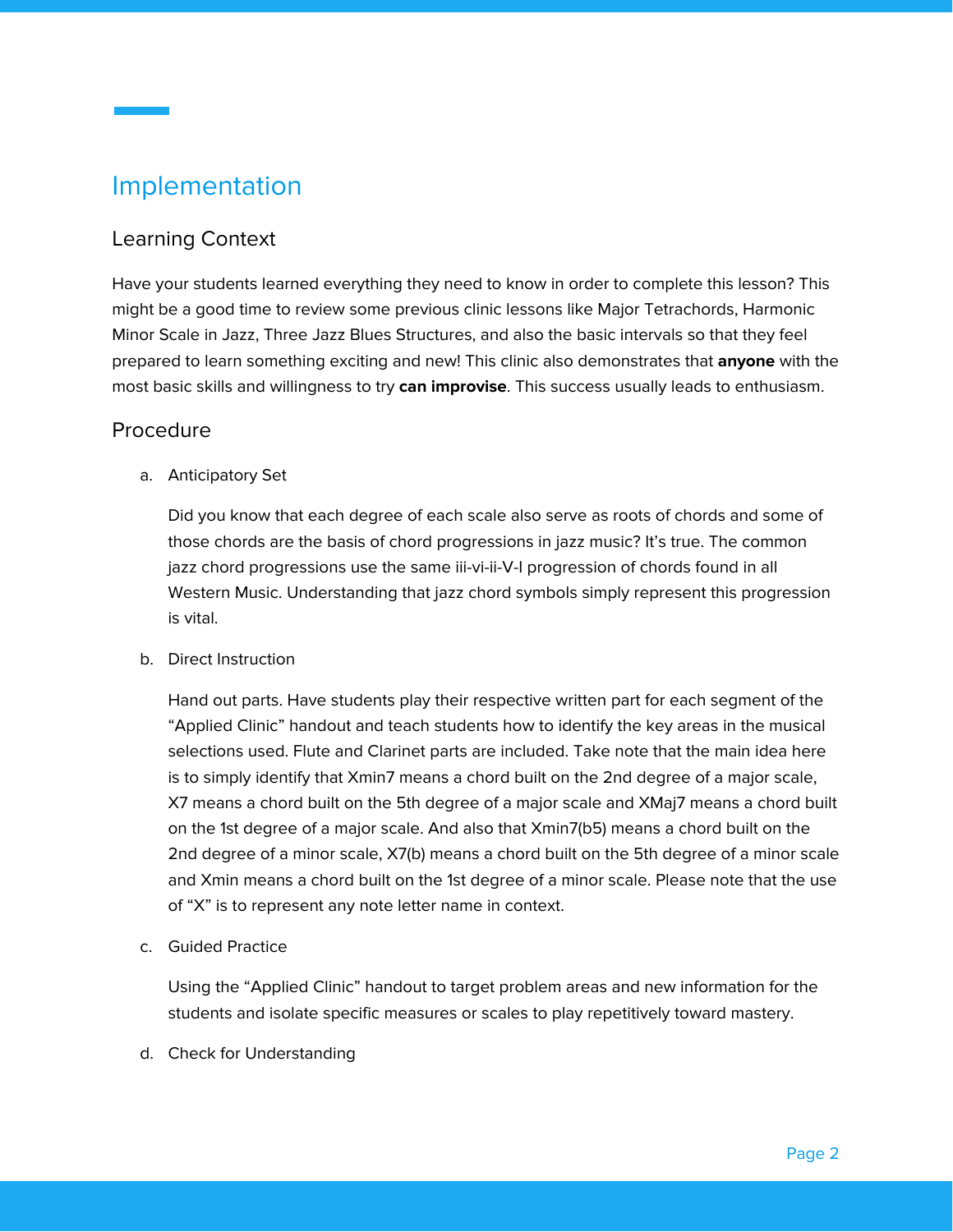Ask lots of questions throughout your lesson to make sure that your students are feeling comfortable with all of this exciting new information. Note that this is very involved applied music theory subject matter relative to the normal course of study in most school music programs. Some students will not grasp the entirety of the clinic in one class period.

e. Independent Practice

Understanding how to utilize practiced skills is empowerment beyond measure in music. Students are often trained to play scales but often do not make the real connection of how scales truly impact music. This is particularly true in the field of Jazz Education where there are so many methods of teaching improvisation using so many variants on legitimate musical terminology that confusion often is the rule among the minds of most students attempting to learn to improvise. This clinic bridges the gap between functional applied knowledge-based skills and the theoretical constructs used to describe the act of jazz improvisation over the changes of a tune. This clinic also gives students an objective baseline that creates results-driven motivation to learn their major and minor scales.

f. Closing

This is the perfect opportunity to open up the class for a group discussion. Ask your students questions that help them realize the importance of today's lesson with questions like, "how will you use this information in your performance of blues and improvisation?"

#### Differentiated Instruction

Try to keep in mind that children learn in many different ways. By consciously thinking about this, you'll be able to use different teaching techniques to reach as many children as possible in your classroom!

- a. Visual Learners
- b. Auditory Learners
- c. Kinesthetic Learners
- d. ESL Students
- e. At-risk Students
- f. Advanced Learners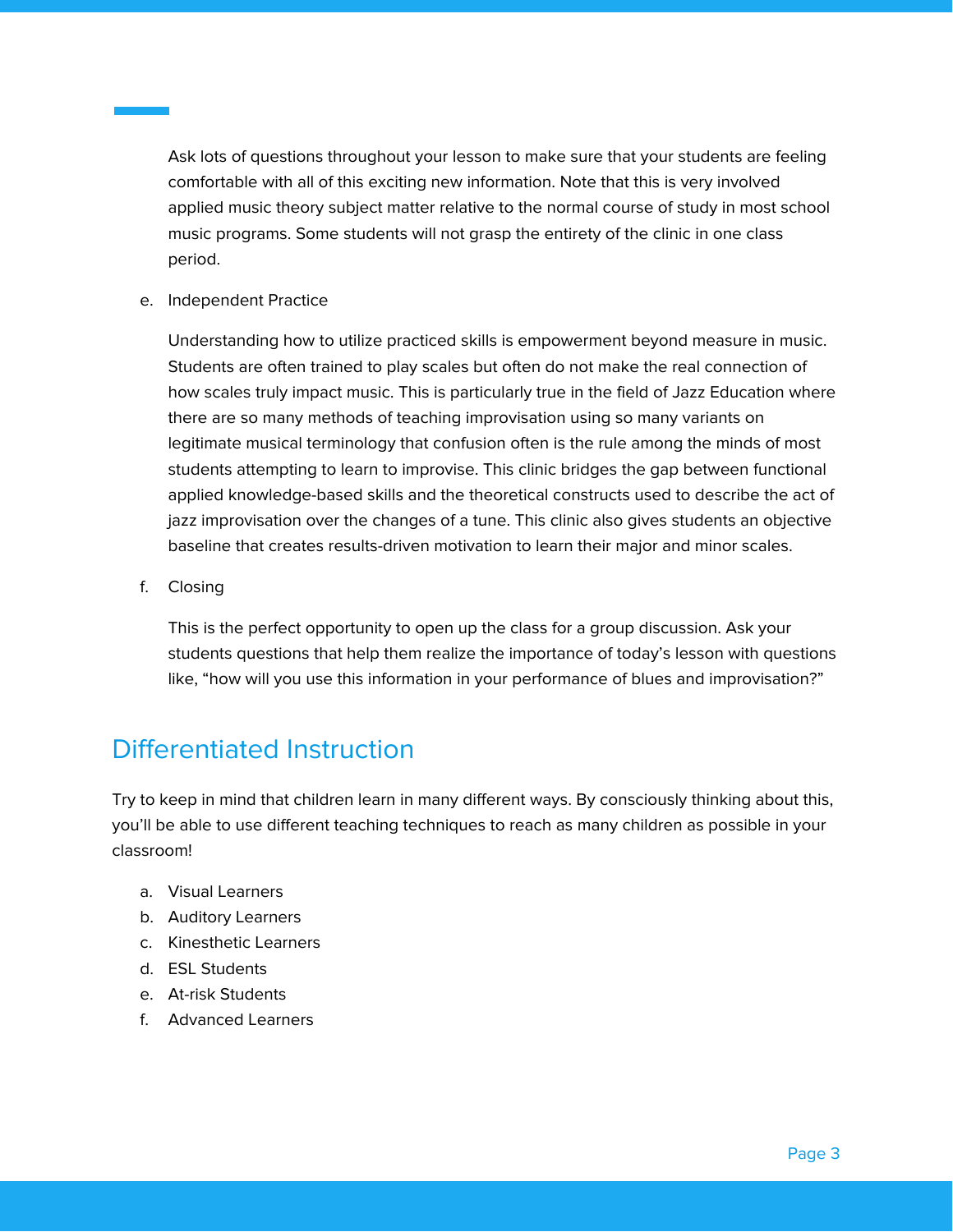#### Materials & Resources

When choosing supplementary materials and resources for your lesson plan (books, videos, etc.), try to put yourself in the shoes of your students. Find resources that ENHANCE your lesson and make your instruction an inviting learning experience for your class!

- a. Instructional Materials: "Applied Clinic" handout
- b. Resources: White Board, Chalk Board, Access to YouTube Videos, etc.
- c. Lead Sheet: "Autumn Leaves" in concert key



#### **AUTUMN LEAVES**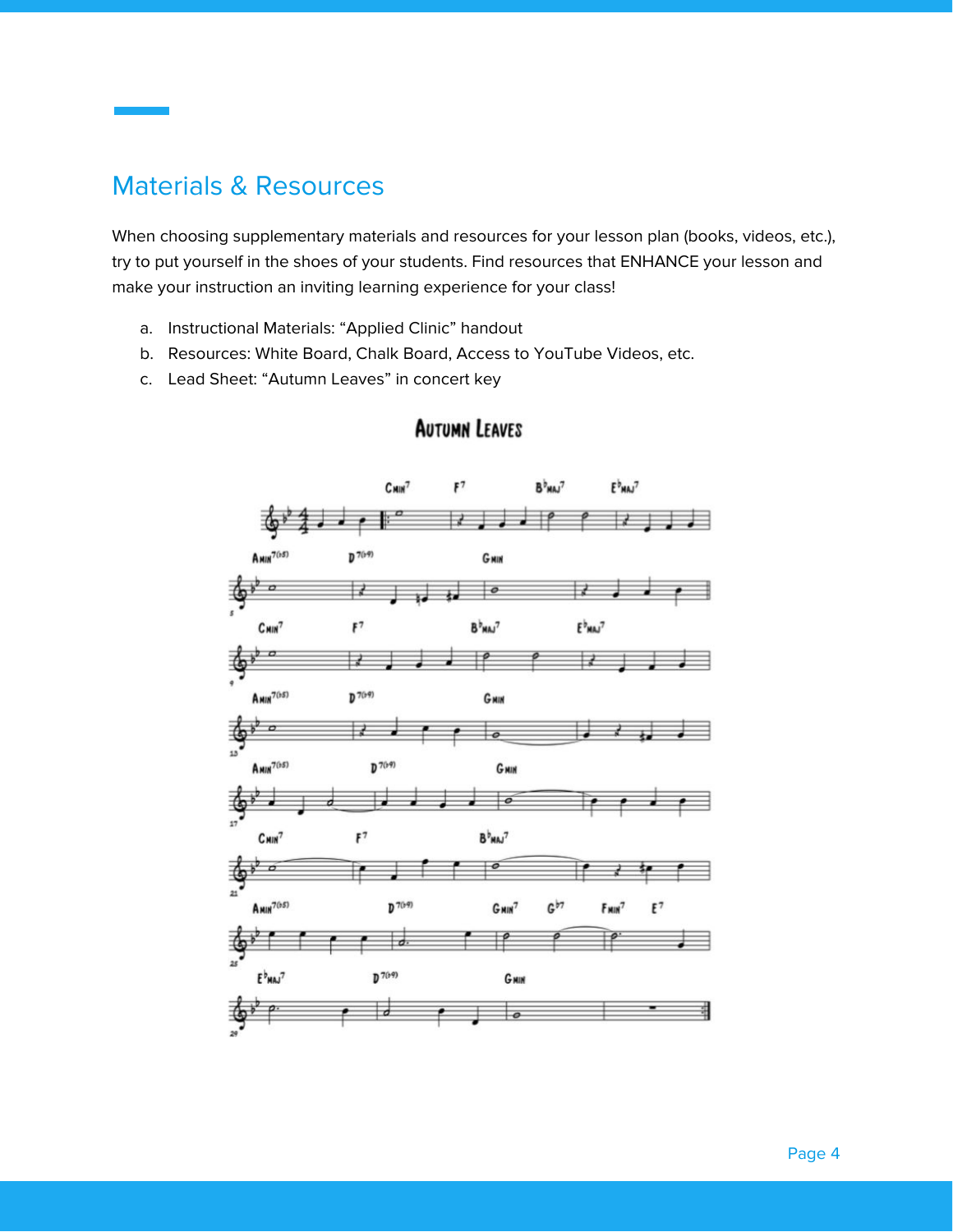## Assessment

It must be understood by both teachers and students that jazz improvisation is a continual learning process that involves applied abilities on a particular musical instrument. The ability to perform all major scales is essential. Students who have problems with materials covered in this clinic will find out their weaknesses as musicians and know what to practice. Weaknesses will become strengths. Encourage students to employ - Practice. Patience. Persistence.

#### **AUTUMN LEAVES - THREE SCALES FOR IMPROVISATION:**

- Measures 1 4 are in the key of the **Bb major concert scale**
- Measures 5 8 are in the key of the **G harmonic minor concert scale**
- Measures 9 12 are in the key of the Bb major concert scale
- Measures 13 16 are in the key of the G harmonic minor concert scale
- Measures 17 20 are in the key of the G harmonic minor concert scale
- Measures 21 24 are in the key of the Bb major concert scale
- Measures 25 27 are in the key of the G harmonic minor concert scale
- Measures 28 29 are in the key of the **Eb major concert scale**
- Measures 30 32 are in the key of the G harmonic minor concert scale
- 

# AFTER-CARE RESOURCES WITH THIS CLINIC

- 1. LEAD SHEET TO **"AUTUMN LEAVES"** (TRANSPOSE FROM THE CONCERT KEY SHEET PROVIDED SO ALL Bb, C, Eb, AND BASS CLEF INSTRUMENTS HAVE A COPY.)
- 2. IDENTIFY THE FOUR MEASURE SEGMENTS THAT USE THE MAJOR SCALE
- 3. IDENTIFY THE FOUR MEASURE SEGMENTS THAT USE THE HARMONIC MINOR SCALE
- 4. ENCOURAGE ALL STUDENTS TO CREATE IMPROVISATIONS USING THE TWO SCALES
- 5. UTILIZE THIS FORMULA TO EXPAND REPERTOIRE AND KNOWLEDGE
- 6. THE MAIN PURPOSE OF THIS CLINIC IS TO BE A QUALIFIED STARTING POINT.
- 7. ENCOURAGE FURTHER STUDY AND ANALYSIS OF OTHER JAZZ LEAD SHEETS
- 8. ENCOURAGE FURTHER STUDY OF JAZZ IMPROVISATION MUSIC THEORY
- 9. ENCOURAGE STUDENTS TO ANALYZE THE PROGRESSIONS OF JAZZ BAND CHARTS
- 10. DOWNLOAD MY OTHER CLINICS: **<http://burnettpublishing.com/kmea/>**